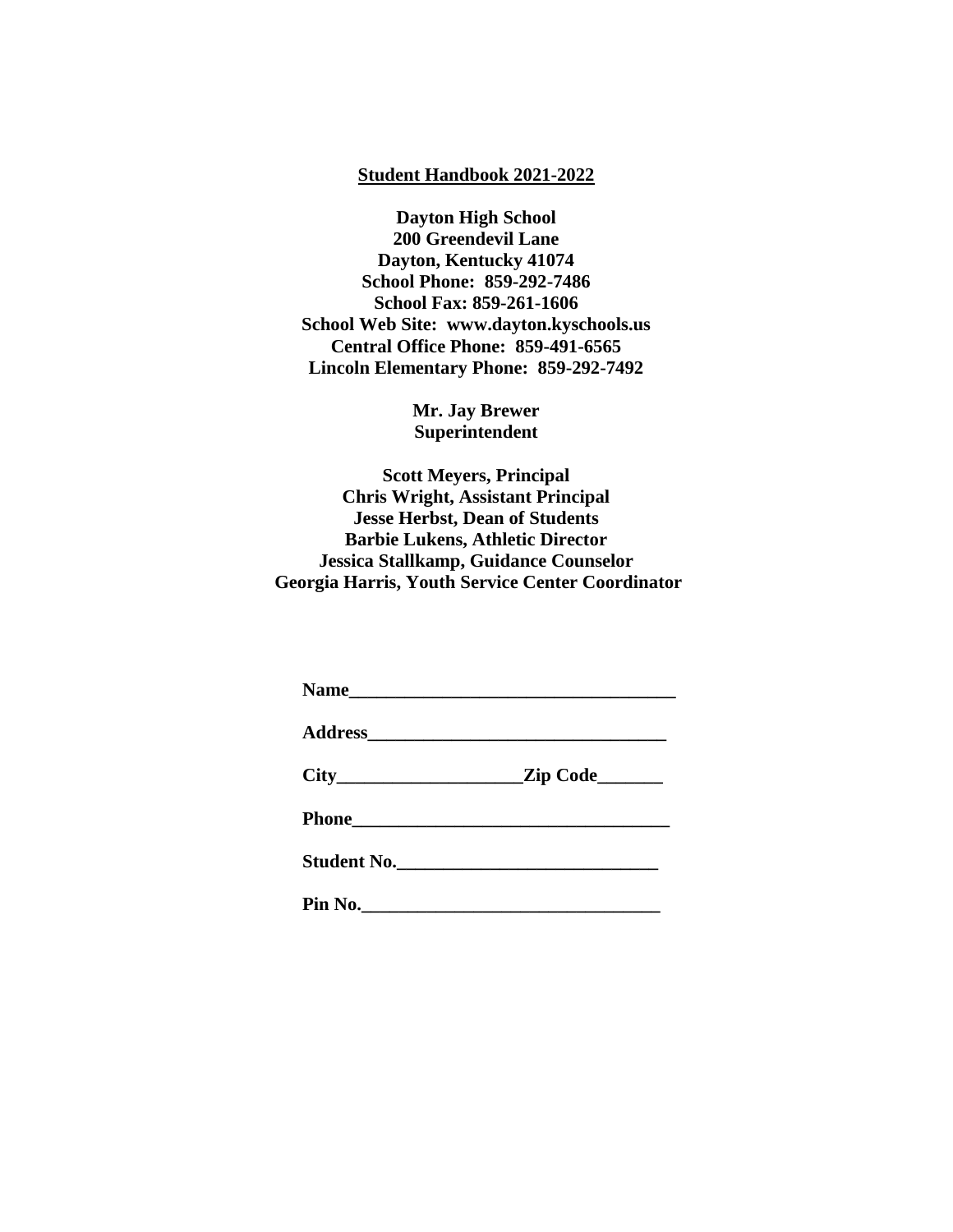# **The Mission of Dayton Middle/High School is to INSPIRE, ENGAGE, and GROW each of our Students.**

**We believe that….**

- **High expectations promote academic achievement.**
- **Encouraging positive behavior and providing support fosters perseverance and integrity.**
- **Education is a partnership among home, school, and community.**
- **All students will learn and achieve in a safe, disciplined environment in which they feel trusted, supported, and have a sense of belonging.**
- **Celebrating individual and school accomplishments encourages continuous improvement.**
- **Differentiated instruction promotes student mastery.**
- **Integrating technology into the classroom will optimize student learning.**
- **Education is lifelong learning and learning for life.**

# **Academic Standards**

All Dayton High School classes teach the Kentucky Academic Standards. The Kentucky Academic Standards help ensure that all students across the Commonwealth are focusing on a common set of standards and have opportunities to learn at a high level. The Kentucky Academic Standards contain the minimum required standards that all Kentucky students should have the opportunity to learn before graduating from Kentucky high schools. The standards address what is to be learned, but do not address how learning experiences are to be designed or what resources should be used.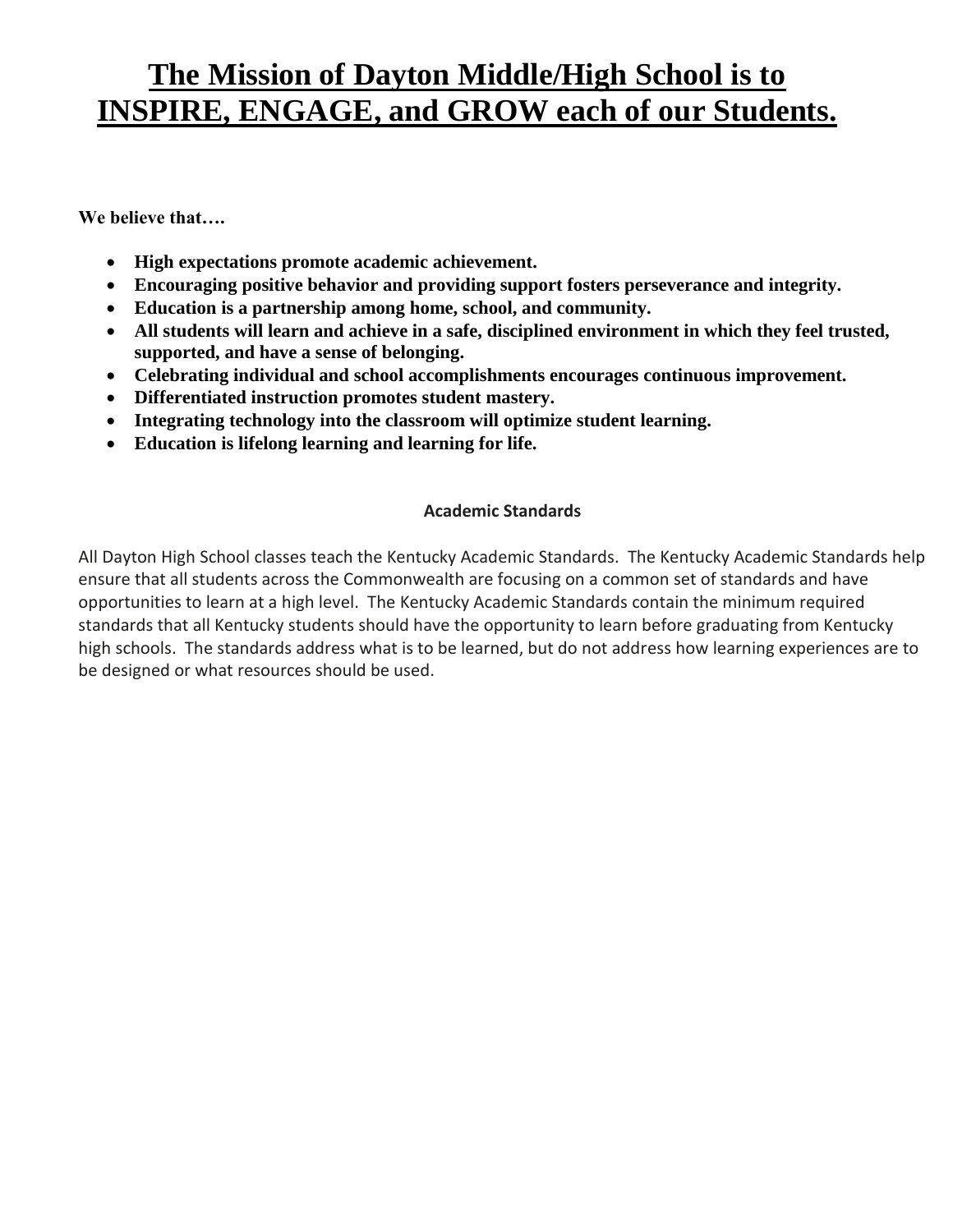# **School-Wide Expectations**

- **C - Courage**
- **A - Attitude**
- **R – Respect & Responsibility**
- **E – Effort**

# **Common Area Expectations**

| <b>Hallway</b> | <b>Bathroom</b> | <b>Classroom</b> |
|----------------|-----------------|------------------|
| Keep moving    | Flush           |                  |
| Right side     | Wash            |                  |
| Be kind        | Leave           |                  |
| Keep it clean  |                 |                  |

| <b>Cafeteria</b> | <b>Outside</b>    | <b>Fire Drill</b> |
|------------------|-------------------|-------------------|
| Be kind          | Be courteous      | Be calm           |
| Be healthy       | Clean up          | Be quiet          |
| Stay seated      | Follow directions | $Line$ up         |
| Clean up         |                   |                   |

| <b>Bus</b>  | <b>Gym/Assembly</b> | Library              |
|-------------|---------------------|----------------------|
| Stay seated | Be considerate      | Ask before printing  |
| Stay in     | Be safe             | Keep it clean        |
| Be kind     | Clean up            | Log off of computers |
|             |                     | <b>Work Quietly</b>  |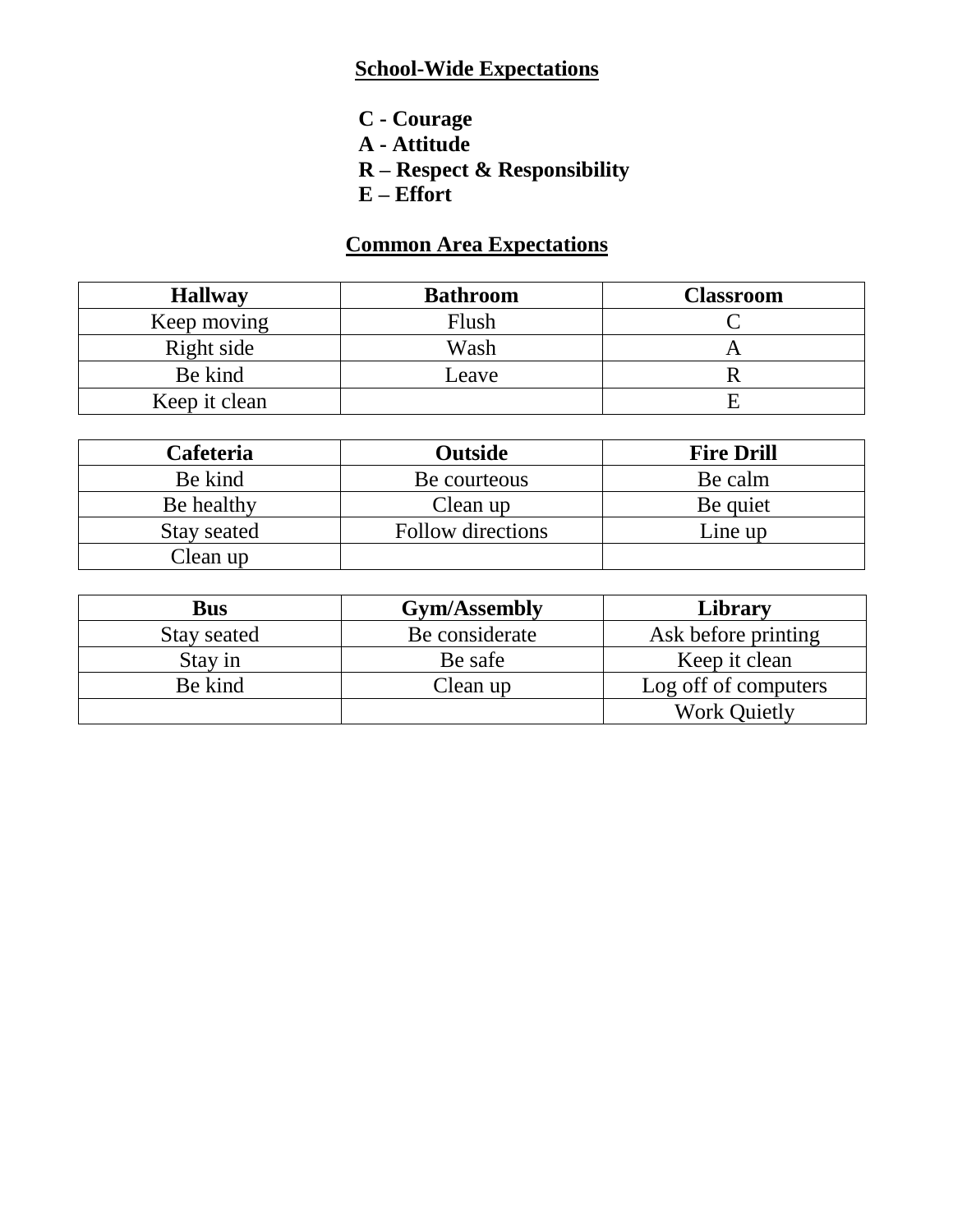# **SITE BASED DECISION MAKING COUNCIL (SBDM)**

| Principal |
|-----------|
| Teacher   |
| Teacher   |
| Teacher   |
| Parent    |
| Parent    |
|           |

# **VISITORS**

All visitors are required to receive permission from the Principal's Office to visit the school. Visitors must wear a Visitors Badge and have the office hold their driver's license when they are in the building. Visitors wishing to attend a class, assembly or just look around may be permitted at the discretion of the Principal.

| <b>Dayton Middle/High School</b> |                                                    |  |  |  |
|----------------------------------|----------------------------------------------------|--|--|--|
|                                  | <b>FLEX Schedule</b>                               |  |  |  |
| <b>Class Period</b>              | <b>Times</b>                                       |  |  |  |
|                                  | $8:00 - 8:46$                                      |  |  |  |
| $\overline{2}$                   | $8:50 - 9:36$                                      |  |  |  |
| 3                                | $9:40 - 10:26$                                     |  |  |  |
| <b>FLEX</b>                      | $10:30 - 11:05$                                    |  |  |  |
| 4                                | $11:09 - 12:24$                                    |  |  |  |
| <b>Lunch Times</b>               | $1st$ Lunch (11:09 – 11:32); Class (11:32 – 12:24) |  |  |  |
|                                  | $2nd$ Lunch (11:35 – 11:58); Class (11:09 – 11:32  |  |  |  |
|                                  | AND $11:58 - 12:24$                                |  |  |  |
|                                  | $3rd$ Lunch (12:01 – 12:24); Class (11:09 – 12:01) |  |  |  |
|                                  | Senior ATC Students eat at 10:30                   |  |  |  |
|                                  | Gateway and Junior ATC Students Eat 3rd Lunch      |  |  |  |
| 5                                | $12:28 - 1:14$                                     |  |  |  |
| 6                                | $1:18 - 2:04$                                      |  |  |  |
|                                  | $2:08 - 2:55$                                      |  |  |  |

# **BELL SCHEDULES**

| <b>Dayton Middle/High School</b> |                                                                        |  |  |  |
|----------------------------------|------------------------------------------------------------------------|--|--|--|
|                                  | <b>Early Release Schedul1e</b>                                         |  |  |  |
| <b>Class Period</b>              | <b>Times</b>                                                           |  |  |  |
|                                  | $8:00 - 8:46$                                                          |  |  |  |
| $\overline{2}$                   | $8:50 - 9:32$                                                          |  |  |  |
| 3                                | $9:36 - 10:18$                                                         |  |  |  |
| $\overline{\mathbf{4}}$          | $10:22 - 11:04$                                                        |  |  |  |
| 5                                | $11:04 - 12:26$                                                        |  |  |  |
|                                  | $1st$ Lunch $(11:04 - 11:27)$                                          |  |  |  |
|                                  | $2nd$ Lunch $(11:29 - 11:52)$                                          |  |  |  |
|                                  | 3rd Lunch (8th Grade from 12:02 - 12:26; 7th Grade from 12:04 - 12:27) |  |  |  |
| 6                                | $12:30 - 1:12$                                                         |  |  |  |
| 7                                | $1:16 - 2:00$                                                          |  |  |  |

# **TEXTBOOKS**

All students are expected to properly care for their textbooks. Fines can be issued for books, which are damaged. Students will be charged a replacement fee for books not returned.

# **HIGH SCHOOL FEES**

**Art Class Fee \$10.00** per student (consumable art supplies) **Science Labs**  $$10.00$  (consumable materials for experiments)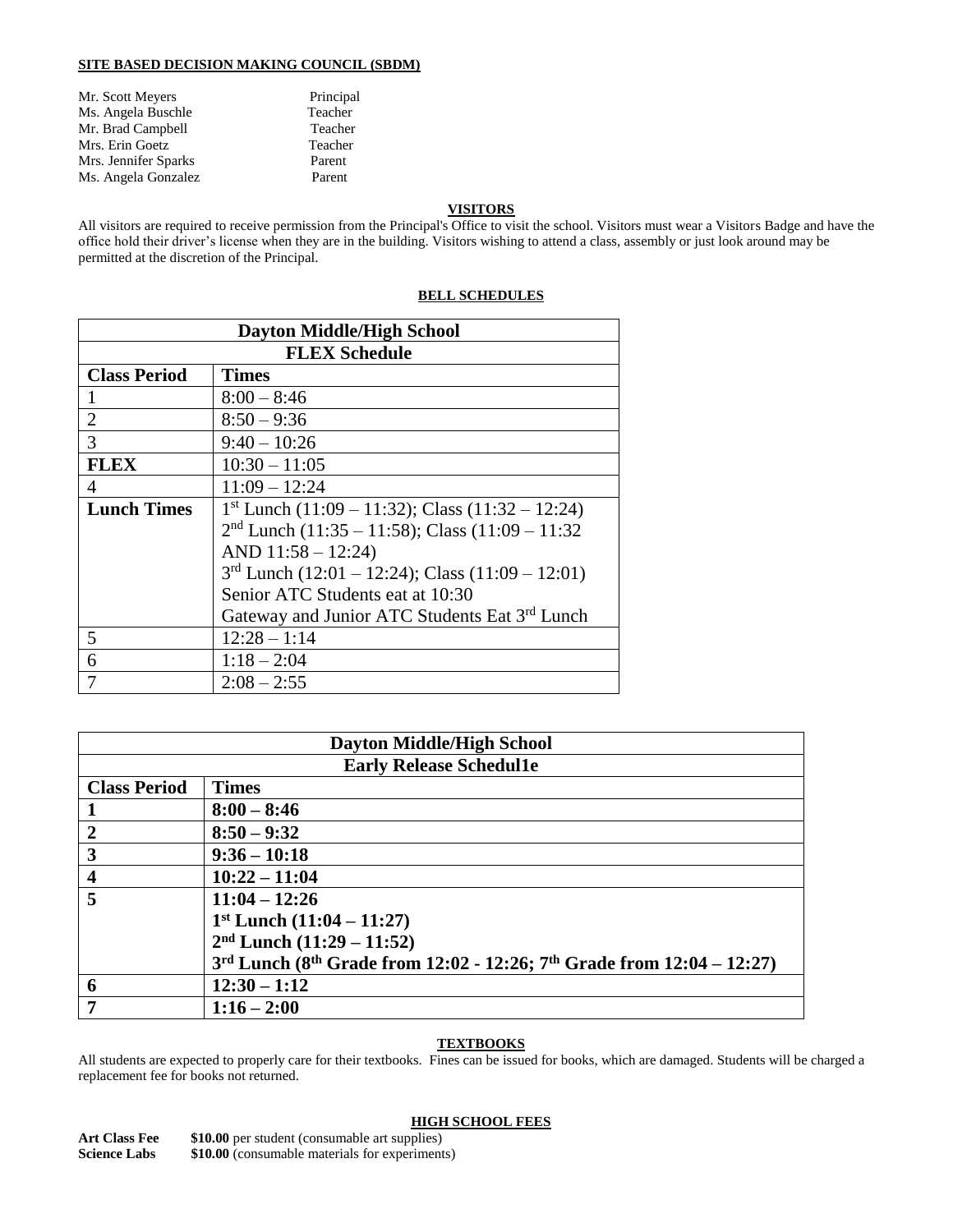# **ABSENCES**

- Student attendance is based on the minutes a student is in school.
- Any time away from school less than 145 minutes is considered a tardy.
- Any time away from school more than 145 minutes is considered a half day absence or a whole day absence.
- Four (4) absences will be excused per semester with parental notes. (After 4 per semester, absences are unexcused unless a doctor's excuse is brought in or the principal excuses the absence.)
- Unused days may not be carried over to the next semester.
- Vacations are excused to the extent that the absences do not exceed the 4 absences per semester rule.
- Legitimate doctor excuses do not count towards the 4 days per semester rule.
- A student may go on up to 10 Educational Enhancements Opportunities throughout the course of the school year. An Education Enhancement Opportunity is participation in an educational foreign exchange program or an intensive instructional program in one (1) of the core curriculum subjects of English, Science, Mathematics, Social Studies, Foreign Language or the Arts. All Educational Enhancement Opportunities must be approved by the administration before going.
- Release time for funerals of non-family members will not be granted unless parents pick up and return the student to school.
- The administration may also grant excused absences for family emergencies and/or other extenuating circumstances.
- Students and parents are requested to make outside appointments after regular school hours.
- It must be understood that school officials will make the final decisions on all absences regarding excused or unexcused.

#### **SENIORS DO NOT WALK AT GRADUATION:**

- > 18 Unexcused Absences
- 4 Parent Notes Per Semester
- Dr. Notes are Excused
- Administrative Discretion for Extenuating Circumstances

# **TARDIES**

**ALL Students who are not in class by 8:00 are tardy to school and therefore must sign in at the office before reporting to class.** Students will receive a tardy slip that must be presented to the teacher in the class he/she is entering.

#### **STUDENTS LEAVING SCHOOL GROUNDS**

The principal shall not permit any child to be sent out of the school building during school hours. No student under the age of 18 may leave school during school hours without parent/guardian permission or without supervision from school staff. Students who are 18 years or older may be allowed to leave school grounds without the accompaniment of a parent up to **3 times in the school year** during the active school day as long as the principal/office staff has verbal confirmation from a parent over the phone before student exits.

#### **ADMINISTERING PRESCRIPTION AND OVER THE COUNTER MEDICATIONS AT SCHOOL**

School personnel selected by the Principal shall dispense medication to pupils only if the medication has been prescribed or ordered by a physician or dentist. Antiseptic and appropriate other emergency medications shall be maintained in the first-aid kit.

Pupils may take medicine which is brought from home once a completed authorization form from the parent/guardian and physician is on file, provided the conditions required by administrative procedures are met. If a student brings any medication to school without completing the approved authorization form will be subject to disciplinary action (see Level III Infractions: Drugs).

Except for emergency medications (including, but not limited to Diastat, Glucagon, and EpiPens) and medications approved for students to carry for self-medications purposes, all medications dispensed to pupils by authorized school personnel shall be kept in the school in a safe, secure place designated by the Principal. In addition, authorized school personnel shall document on approved forms the dispensing of medications to pupils.

Under procedures developed by the Superintendent, a student may be permitted to carry medication that has been prescribed or ordered by a physician to stay on or with the pupil due to a pressing need.

Provided the parent/guardian and physician files a completed authorization form each year as required by law, a student under treatment for asthma shall be permitted to self-administer medication.

Students shall not share any prescription or over the counter medication with another student. Each year, the District shall notify students in writing of this prohibition and that violations shall result in appropriate disciplinary action, including but not limited to suspension or expulsion

- a) When possible all medications should be given at home.
- b) No medication will be given unless the required form has been filled out and is returned to the office by the parent/guardian and/or physician. (**FORMS** are available in the office.)
- c) No medication will be given unless it is in the proper container; no envelopes, baggies or anything except the original container will be accepted.
- d) Non-prescription medications will only be given for three consecutive days, at that time a physician's note will be required to continue the medication.
- e) Prescription medications must have medication form filled out before dispensing; the parent or guardian is responsible for notifying the school nurse with any changes of dosages. A new medication form must be filled out with the new dosage.
- f) **NO** medication will be kept with the child during school unless a physician has written that it is necessary that the child keep the medication on them at all times (i.e. inhaler)
- g) **NO** medications will be sent home with the student unless he/she is 18 years old, or the bottle is empty.
- h) If you have any questions, call the school nurse at 292-7492.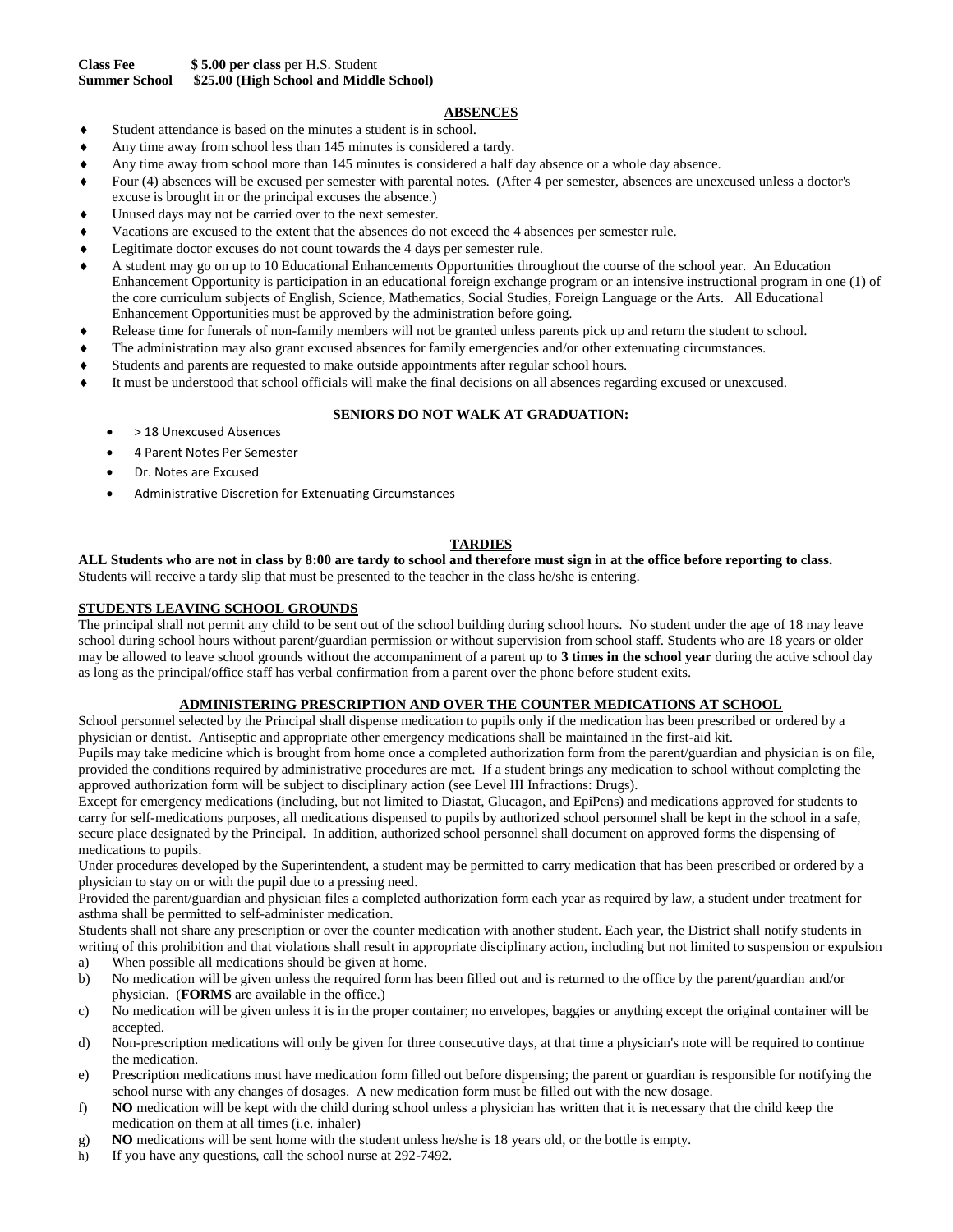# **IMMUNIZATION RECORDS AND CONTAGIOUS DISEASES**

# **(902 KAR Chapter 2, 902 KAR 2:020E, 902 KAR 2:220E, 902 KAR 2:060 AND 902 KAR 2:090)**

No child shall be eligible to enroll as a student in Dayton High School unless there is a current, up-to-date immunization record or certificate on file in the principal's office. This is according to Kentucky State Law: KRS 214:034, which places upon the parent, guardian, or person having custody of the child the duty to see that the child is properly immunized.

#### **Notification**

A parent, legal guardian, or other person or agency responsible for a student shall notify the student's Principal if the student has any medical condition which is defined by the Cabinet for Health and Family Services in administrative regulation as threatening the safety of the student or others in the school, including the Severe Acute Respiratory Syndrome Coronavirus 2 (SARS-CoV-2)(the virus that causes COVID-19). The notification shall be given as soon as the medical condition becomes known and upon each subsequent enrollment by the student in a school. The Principal or designee shall notify the student's teachers in writing of the nature of the medical condition. Parents, legal guardians, and other persons or agencies responsible for students shall review the Kentucky Administrative Regulations promulgated by the Cabinet for Health and Family Services, including 902 KAR Chapter 2, 902 KAR 2:020E and 902 KAR 2:220E.

#### **Infection Control**

If any student is known or suspected to have or be infected with a communicable disease or condition for which a reasonable probability for transmission exists in a school setting, the Superintendent may order the student excluded from in person instruction. The time period the student is excluded from in person instruction shall be in accordance with generally accepted medical standards which the Superintendent shall obtain from consultation with the student's physician, the local health officer, or the Kentucky Department for Public Health.

#### **Epidemics and Pandemics**

In the event of an epidemic or pandemic, the Dayton Board of Education or the Superintendent may close the schools or take other actions. Students and the parents, legal guardians, and other persons or agencies responsible for students shall abide by all directions of school personnel regarding the conduct of any students and the parents, legal guardians, and other persons or agencies responsible for students relating to measures to be taken relating to contagious diseases.

#### **School to Report**

Local school authorities shall report immediately all known or suspected cases of communicable disease to the local health department. Diseases to be reported shall not include those considered confidential, such as HIV/AIDS, as set forth in Kentucky Administrative Regulations.

# **ENROLLMENT REQUIREMENTS**

To enroll as a student you must have the following items available: up –to- date immunizations record or certificate, birth certificate, social security card, proof of residency and proof of custody, if applicable. Students coming from out of state must have a new physical completed.

#### **PROGRESS / REPORT CARDS**

**Progress Reports** are given to students **4** times, at the midpoint of each quarterly grading period. These reports contain information related to academic average.

**Report Cards** are issued at the end of each quarterly grading period. Currently, there are four grading periods in the school year. Parents are encouraged to carefully look over the report cards. DMS/DHS teachers welcome requests for parent-teacher conferences.

# **GRADUATION REQUIREMENTS**

The Board of Education decides on the total number of acceptable credits for graduation. Of these, four credits must be in English, four high school credits in mathematics, three credits in science, one-half credit in physical education, one-half credit in health, one credit in the arts in humanities concentration, three credits in social studies and one credit in practical living/vocational studies concentration. Twenty-five (25) credits are needed to graduate.

Students who have completed the minimum number of high school credits and all other specified graduation requirements, including payment of applicable student fees, shall be eligible to participate in Commencement exercises. Seniors who have not completed all graduation requirements may participate in all senior activities except Commencement exercises and senior awards night.

A student must have an overall average of 60 in order to pass the class and earn the credit for the year.

# **For graduation from various Dayton High School programs see the Dayton High School course description guide.**

SBDM Policy 8.04:

Graduating with Honors - Requirements Maintain a 3.5 GPA throughout high school Complete at minimum 19 academic courses (Academic courses fall under the following subject areas: ELA, Math, Science, Social Studies, Foreign Language). Abide by the discipline policy Maintain a 95% attendance rate - Excused absences are excluded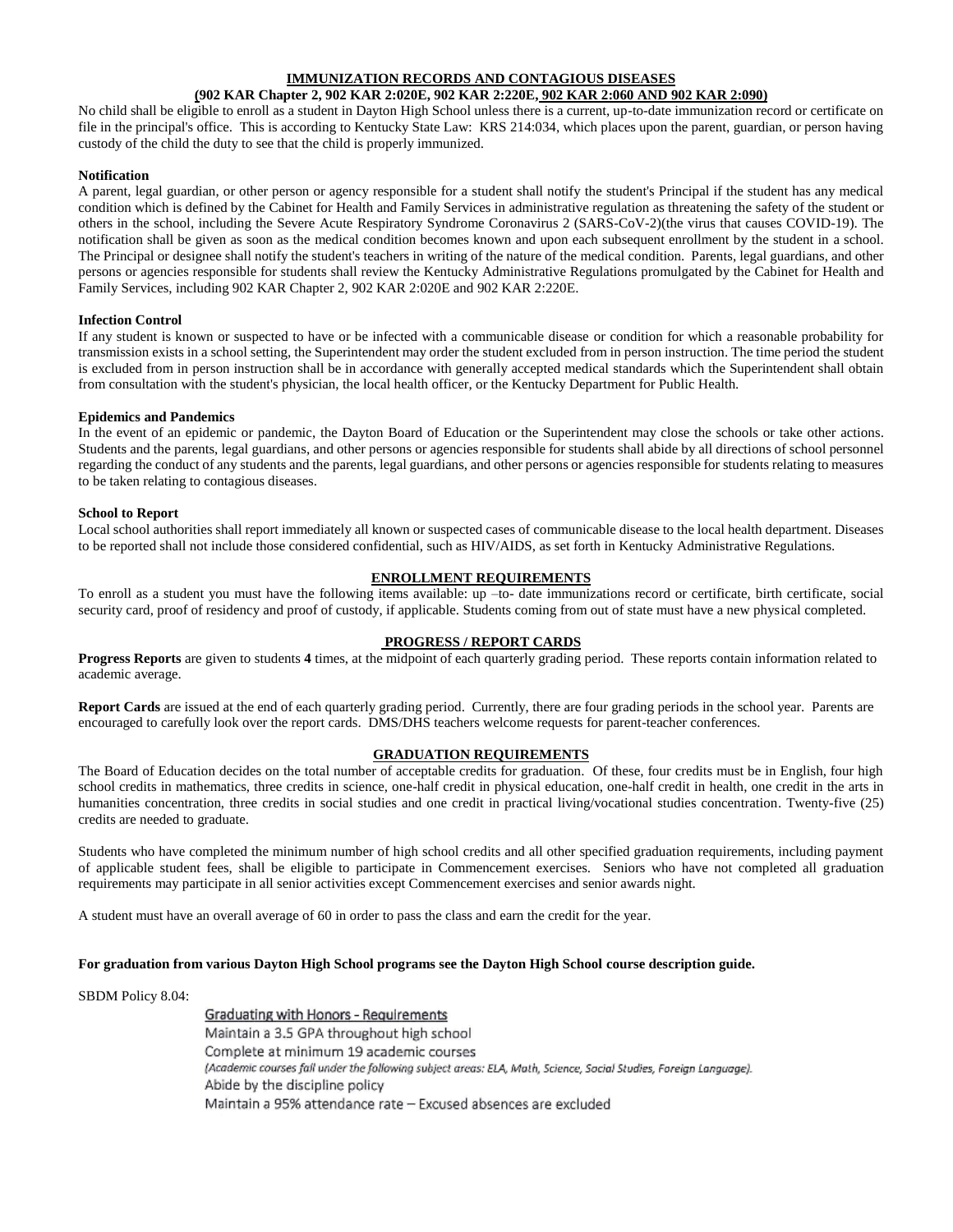# **HIGH SCHOOL CLASSIFICATION**

| Freshman                   | 0-4 credits |
|----------------------------|-------------|
| Sophomore                  | 5 credits   |
| Junior                     | 11 credits  |
| Senior                     | 18 credits  |
| <b>Graduate 25 credits</b> |             |

#### **GRADING SYSTEM**

Courses taken on a yearly basis receive a yearly average. Semester courses receive one grade and are not averaged with any other grade.

All grades are recorded numerically. Grade point averages are reported using a standard 4.0 scale and class rank is reported using a numerical 100 point scale for final grades in all courses. **Honors classes and dual credit college classes are weighted with 10 percentage points added onto the students' final grade each quarter, as well as a weighted 5.0 scale for GPA calculation. See SBDM Policy 8.04 for graduation ceremony, awards and recognition. See SBDM policy 8.06 for details regarding valedictorian and salutatorian. See SBDM Policy 8.07 below for GPA and class rank. SBDM policies can be found on our school website at** <http://www.dayton.kyschools.us/1/Content2/230>

**Policy Statement** 

Beginning with the graduating class of 2018, class rank will determined using the 100 point scale for final grades in all courses, including weighted courses.

GPA will be calculated on a 4.0 scale. The scale will be as follows:

 $A = 4.0$ ,  $B = 3.0$ ,  $C = 2.0$ ,  $D = 1.0$ ,  $F = 0.0$ 

As an incentive to encourage students to take the most rigorous class offerings, dual credit and honor courses will be weighted on a 5.0 scale, therefore, the scale will be:

 $A = 5.0$ ,  $B = 4.0$ ,  $C = 3.0$ ,  $D = 2.0$ 

To determine grades, teachers will use the grade scale below:

 $A = 90 - 100$ 

 $B = 80 - 89$ 

 $C = 70-79$ 

 $D = 60 - 69$ 

 $F = 59$  and below

# **HONOR ROLL**

Students who have all grades of 90% or above are listed on the Super Honor Roll. Students with all grades of 80% or above are listed on the Honor Roll.

# **DRESS CODE**

All workplace environments have expectations for dress. The following section establishes minimum expectations for student dress while involved in their work of acquiring a public-school education. The dress code ensures modest and appropriate clothing that is not offensive or disruptive and that reinforces safe behaviors and a safe and orderly environment.

Except for students who, on a voluntary basis, attend schools or programs, which require special prescribed attire, students have the right to freedom of dress and appearance so long as the dress or appearance does not present health or safety hazards or cause disruption of the educational process.

**Strictly prohibited are clothing and accessories that promote alcohol, drugs, tobacco, gangs, violence, sexual behavior, profanity, or discrimination through words, pictures, or innuendo.**

- **See – through clothing of any kind, clothing which reveal midriffs, cleavage, backs, shoulders, sides, naval, or allow undergarments to be visible are not permitted.**
- **No cleavage can be shown**
- **Jeans may be worn as long as there are no holes in private areas on the jeans.**
- **Shorts are permitted as long as they cover the bottom and private areas.**
- **No biker shorts are permitted.**
- **Pants are to be worn at waist level.**
- **Yoga pants, elastic pants, leggings, jeggings, form fitting pants, tight pants may be worn at the administrations' discretion.**
- **Hats, caps, visors, sunglasses, bandanas, gloves, scarves, or head coverings must be stored in lockers during the school day.**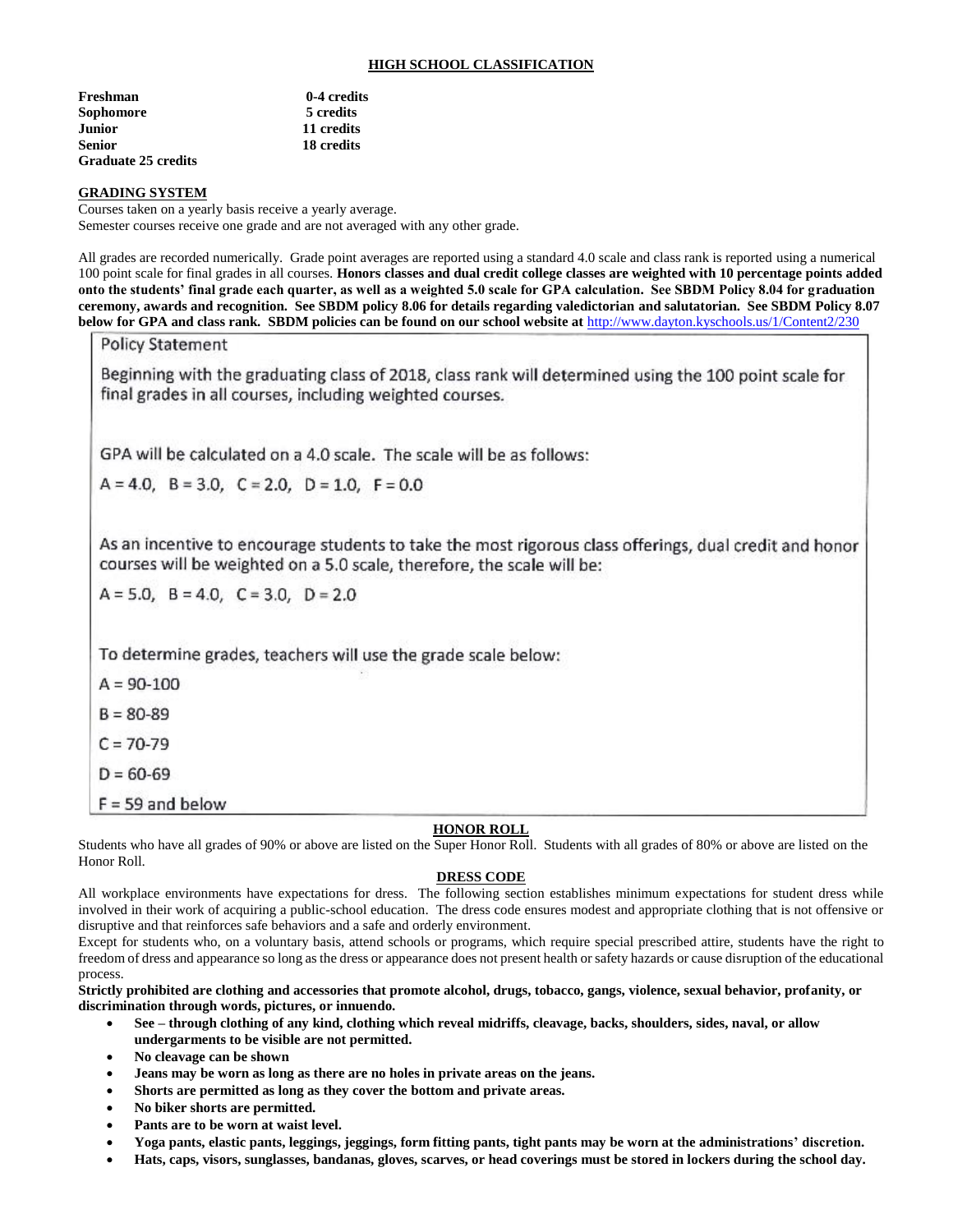- **Sweatshirt hoodies may be worn but students should keep their hood down in common areas (i.e. hallways and cafeteria) – teacher discretion in classrooms.**
- **Jewelry that may be distracting to other students is not permitted. For safety and hygiene reasons, jewelry may not be removed.**
- **Head phones and ear buds are not to be worn or shown in hallways, students are to only use earbuds in classroom at teacher direction/discretion.**
- **High School and Middle School students will be allowed to carry backpacks to class during the school day or keep in their locker.**
- **No outside coats may be worn in school.**
- **Students may wear Dayton High School letterman jackets in the building.**
- **Zip-up or button-up jackets may be worn as long as they are not excessively baggy.**
- **Sleepwear for school is inappropriate and is not permitted – including pajama pants and flannel pants**

**In instances involving clothing or accessories not specifically included in the above regulations, the principal or his/her representative shall render a decision.**

# **DUE PROCESS**

A pupil may be suspended from the common schools after the following due process procedures have been provided:

- a. The pupil has been given oral or written notice of the charge or charges against him which constitute cause for suspension;
	- b. The pupil has been given an explanation of the evidence of the charge or charges if the pupil denies them; and,
- c. The pupil has been given an opportunity to present his own version of the facts relating to the charge or charges.
- d. In cases that involve students with disabilities, the procedures mandated by federal and state law for handicapped students shall be followed.

#### **DEFINITION OF SUSPENSION**

Suspension shall mean a denial of attendance at any single subject or class, or any full schedule of subjects or classes, or at any other type of activity conducted by or on behalf of the particular school for the stated period of time. Students placed on suspension will not be allowed to make up any class work for the duration of the suspension unless special permission is granted by the student's teachers. Note: All suspensions shall apply only to days school is in session.

#### **DEFINITION OF EXPULSION**

Expulsion shall mean a denial of attendance at any single subject or class or at any full schedule of subjects or classes, a denial of attendance at any other type of activity conducted by or in behalf of the Dayton Independent Schools, and any combination of the foregoing, for a period of time not to exceed the current school term. An expulsion also may include a denial of admission to or entry upon real or personal property owned, leased, rented, or controlled by the Dayton Independent Schools.

# **LOCKERS**

- Lockers are provided for the convenience of the students.
- **The school is not responsible for any item that may be stolen or lost.** Students may bring a combination lock to school for their locker but they must give the combination of their lock to the principal prior to placing the lock on their locker. Otherwise, they will use the combination lock built into their locker.
- Students are required to use the lockers to which they are assigned all year.
- Going to your locker is not an excuse for class tardiness.
- Students will not be permitted to go to lockers during class unless the teacher feels it is extremely necessary and then only with a proper pass.
- Mechanical problems with the lockers should be reported to the main office.
- Desks and lockers are school property and school authorities may make regulations regarding their use and administration may open lockers without notice at any time. Lockers are not a good place to store items students do not want others to see.

# **EXTRA-CURRICULAR ACTIVITIES**

#### **ATHLETICS: Athletic Director**

In order to participate in athletics, students must qualify by the Kentucky High School Athletic Association rules. Students must also adhere to any policies developed by the Dayton High School SBDM Council regarding extra-curricular activities, which includes athletics. Each individual coach may also develop rules and regulations concerning his/her sport and participants are required to follow these rules.

Any student who is failing more than one subject is deemed ineligible and may not participate in his/her respective sports for at least a one-week period. Eligibility will be checked every week.

(KHSAA Sec. 2) On Tuesday of each grading period, a student shall also be passing (cumulatively for the credit period) in at least four hours of instruction as defined by Kentucky Board of Education regulations (of the six hours of instruction required) or the equivalent of four hours of instruction acceptable to graduation in order to be eligible to participate in athletics during the next seven-day period (Saturday through Friday). No special tests or recitations are to be given for the purpose of making the student eligible.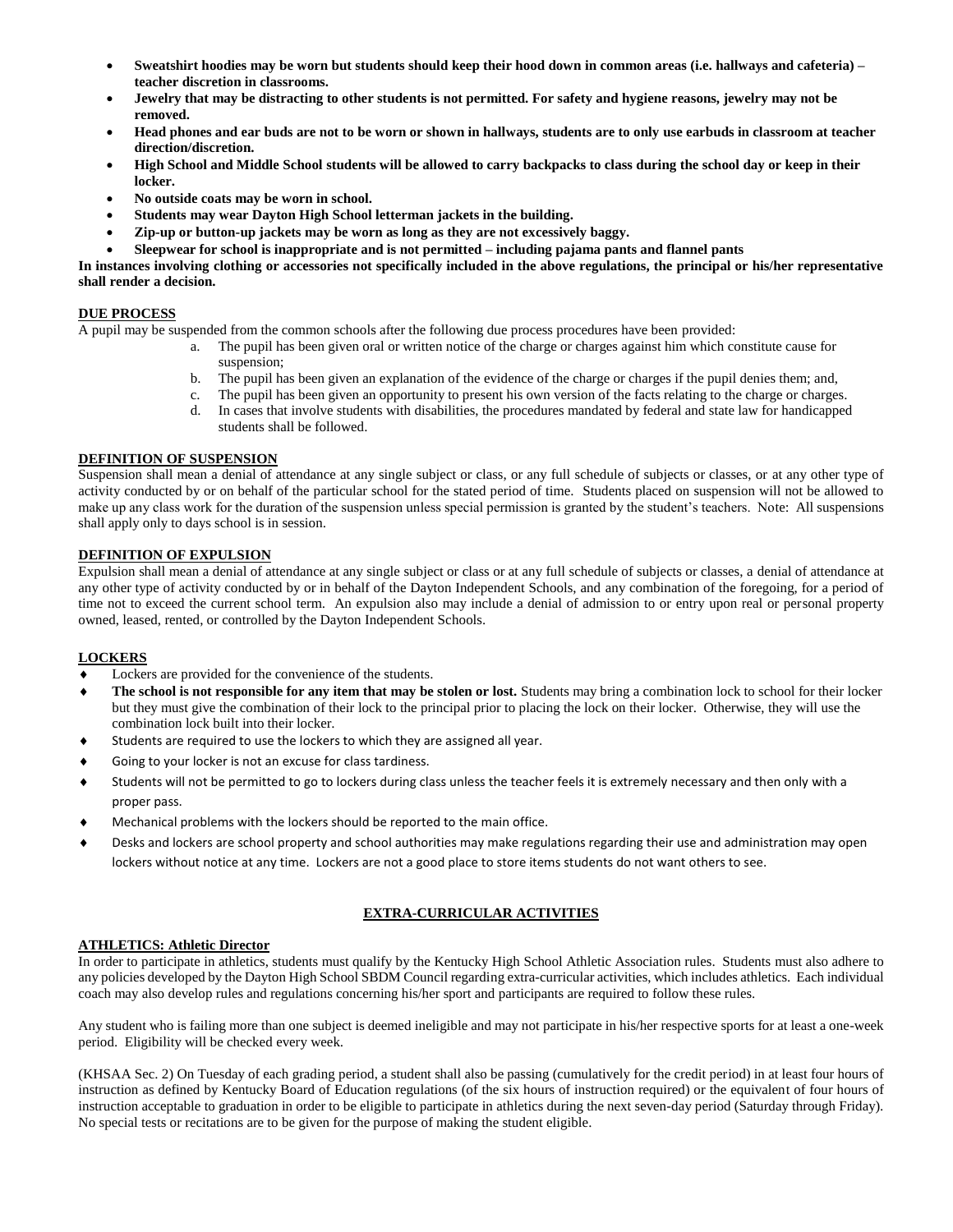The following is a list of the sports usually available to our students during the school year:

| FALL                 | <b>WINTER</b>  | <b>SPRING</b>  |
|----------------------|----------------|----------------|
| <b>Cross Country</b> | Basketball     | Baseball       |
| Football             | Cheerleading   | Track          |
| Volleyball           | Bowling        | Softball       |
| Girls' Soccer        | <b>ESports</b> | <b>ESports</b> |
| Cheerleading         |                |                |

# **CLUBS AND ACTIVITIES**

Student's benefit from involvement in extra-curricular activities, Dayton High School offers a variety of clubs and activities for the students to become involved in. Some activities that have been offered include, but are not limited to, the following:

| <b>Student Council</b> | Girls on the Run       | 3D Printing | <b>FBLA</b> | Drug Free Club of America |
|------------------------|------------------------|-------------|-------------|---------------------------|
| Art Club               | National Honor Society | Earth Club  | Bike Club   |                           |
| <b>FTA</b>             | Robotics Club          | Magic Club  | Chess Club  | and many others           |

# **EOP (Eligibility Of Privileges)**

#### EXTRA CURRICULAR ACTIVITIES PARTICIPATION

**\*Eligibility of Privileges Policy** addresses Athletics student attendance, behavior, and grades. Based on this SBDM policy, students may lose the rights to participate in or attend extracurricular activities and events. EOP will be run school wide and be applied to ALL students during weeks of Middle School Dance, Fall/Winter Homecoming, and Prom. Administration reserves right to apply EOP on individual basis dependent upon student's actions in/outside school.

It is the policy of Dayton High School to hold students accountable to high standards in the areas of academics, attendance, and behavior. Therefore, to be eligible to participate in any school organized, non-educational activity before, during, or after school hours, students must meet the following standards:

- Academic Requirements
	- o Grades will be checked on Tuesday each week.
	- o At the beginning of each quarter the EOP grade check will be run after the first two weeks of the quarter. EOP for attendance and behavior will still be in effect.
	- o Any student with failing grades in more than one class/credit will be ineligible to participate that week. **Coaches may still require athletes to attend practice or games but athletes may not participate in games.**
	- o EOP will also apply to marching band and pep band.
- Attendance Requirements
	- o Attendance will be checked throughout the school year. Any student with more than 5% unexcused absences of the amount of days school has been in session will be ineligible to participate for one week.
- Behavior Requirements The following situations will result in a student being ineligible for one week:
	- o Currently serving an out-of-school suspension or placed in in-school discipline as a disposition from a principal will result in ineligibility for remainder of the day(s) suspended or spent in in-school discipline.
	- o Any other actions considered inappropriate or incorrigible at the discretion of the school administration.

A school generated email will be sent to student's email notifying students they are on EOP for that week. An automated voice message/email will be sent to each student's parent/guardian notifying them their student/s is on EOP for that particular week.

Student athletes are required to adhere to the guidelines written in the Interscholastic Student-Athlete Policies and Agreement, which they have read and signed. This signed document is kept on file with the coaches.

#### **JUNIOR-SENIOR PROM**

Students must be a current junior or senior with the proper amount of credits in order to attend the prom. Underclass students may attend the Junior-Senior prom if they are the guests of a current junior or senior and not below the 9th grade. In addition, everyone attending the prom and their parents must sign the student agreement form. Any student wanting to attend prom cannot be on EOP the week of prom.

#### **PARENT CONFERENCES AND INFINITE CAMPUS**

Parents and students desiring a conference with a teacher should arrange it either before or after the regular school day or at those times when the teacher is not scheduled for a class. This can be arranged through the main office or with the teacher personally.

Parents and students can check a student's grades, attendance, and discipline by accessing Infinite Campus via Dayton High School's website, at <http://www.dayton.kyschools.us/Content/6> and your child's student I.D. number and Personal Identification Number (available in the front office).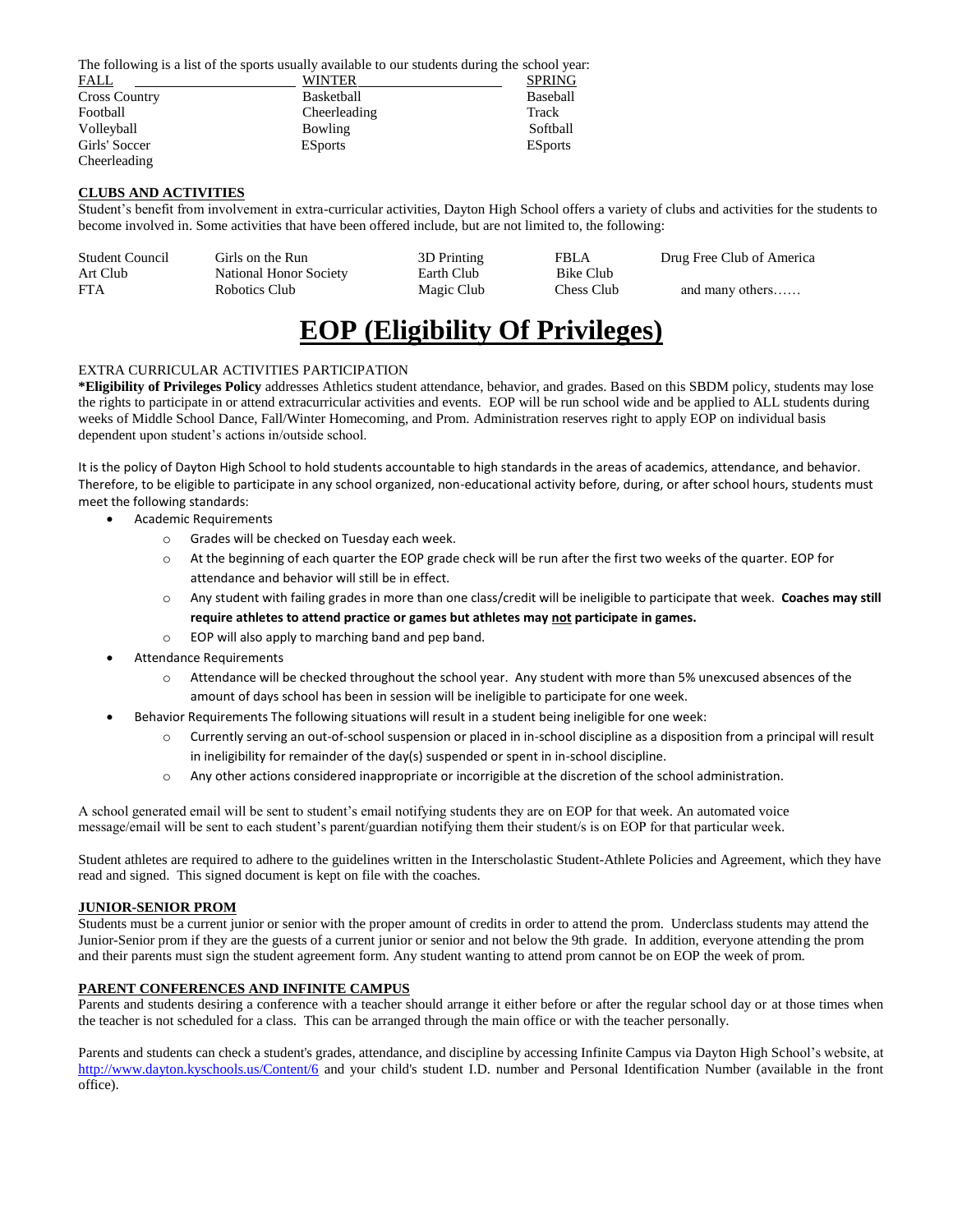# **PERSONAL PROPERTY**

Personal property, such as money, clothing, jewelry, notebooks, books, musical instruments, etc., is the responsibility of the individual student. These possessions should be locked in your locker or kept in your personal possession at all times. Do not bring large amounts of cash or expensive items to school. The school will not be responsible for personal possessions monetarily or otherwise.

# **TRAFFIC/PARKING**

- In the school area, it is asked that all who drive do so slowly and carefully. Pedestrians are asked to use caution also.
- No student parking is allowed in the lot adjacent to the school. Also, this lot should not be used as a play area.
- Student parking is permitted in the lot on the south side of 3rd Street adjacent to the school bus stop.
- Students should not park in the spots designated for visitors.

# **CELL PHONES AND OTHER COMMUNICATION DEVICES**

Personal devices such as cell phones, IPADS, IPODS, kindles, laptops, etc. may be used in the cafeteria before school and after school. **Cell phones may not be used during school hours without explicit permission from an administrator.**

- **Middle School/High School Students** must follow red card/green card policy when using cell phone within classroom. Students may use cell phone if teacher has posted a green card in the classroom, students may not use cell phone in classroom if red card is posted.
- Students may not use cell phones in the hallways or common areas at any time during school hours.
- Students may use their cell phone or device during breakfast or lunch period.
- Students may not take photos or videos at any time on cell phones or personal devices anywhere on school property.
- Phones and listening devices are not to be used during any detention.
- Any use of phones at school to transmit personal images, school work, or evaluation materials will be treated as a serious breach of security and disciplined accordingly.
- If you fail to follow expectations concerning cell phones/electronic devices or any violations of these user policies, it may result in your phone being confiscated and disciplinary action.

# HEADPHONES:

Students are asked to bring headphones to school for use with computers in classes (when directed to do so by a teacher), and as such, may carry headphones from class to class (students should not carry around neck or in ears in hallways/stairwells due to safety concerns).

# **\*\*Please refer to Responsible Use Policy for guidelines concerning proper use of school technologies, email, and internet.**

# **SCHOOL SAFETY**

The safety of students is a serious concern at all times. To assure the safety of students while attending school or under school supervision, school buildings and equipment, including buses, will be regularly inspected for health, fire, and safety hazards.

Dayton High School has an extensive camera monitoring system to improve the overall safety and well-being of students and staff. Cameras are placed at outside entrances, hallways, stairwells, and in the cafeteria. The camera system allows us to continuously monitor these areas. The public is alerted to this monitoring system by the following warning, which is posted at the school entrance:

# **"WARNING: These premises are being videotaped by the Dayton Board of Education."**

In addition to the use of technology for safety, Dayton High School deters students from bringing illegal drugs into the building by using K-9 dog units, which perform unannounced locker searches. The K-9 units have the ability to smell illegal drugs if they are present in student lockers. Dayton High School works closely in cooperation with the local police and fire departments in assessing, maintaining, and improving school safety.

# **EMERGENCY PROCEDURES**

- 1. Fire Drill Clear the building. Students should leave the building in a quick, quiet, and orderly manner. Exit procedures will be posted in all areas of the building.
- 2. Tornado/Storm Drill Do not leave the building. Students should go to assigned shelter areas. First floor rooms will merge together.
- 3. Earthquake Drill Students will move toward interior walls and seek shelter under sturdy furniture.
- 4. Lockdown/Intruder Drill Students and teachers are to remain in the classroom with the doors locked, shades drawn, and windows covered on the door until they receive further instructions.

# **Dayton High School Code of Conduct**

All student behavior in the Dayton Independent Schools is based on respect and consideration for the rights of others.

Students shall have the right to receive a publication listing the rules and regulations to which they are subject. These rules shall be developed cooperatively by the faculty, administration, and representatives of the student body, and approved by the Dayton Board of Education. Any restrictions on student behavior must be concerned with speech or action, which disrupts the work of the school or interferes with the rights of other students.

Students have a responsibility to know and respect the rules and regulations of the school. Students have the further responsibility to behave in a manner appropriate to good citizenship everywhere.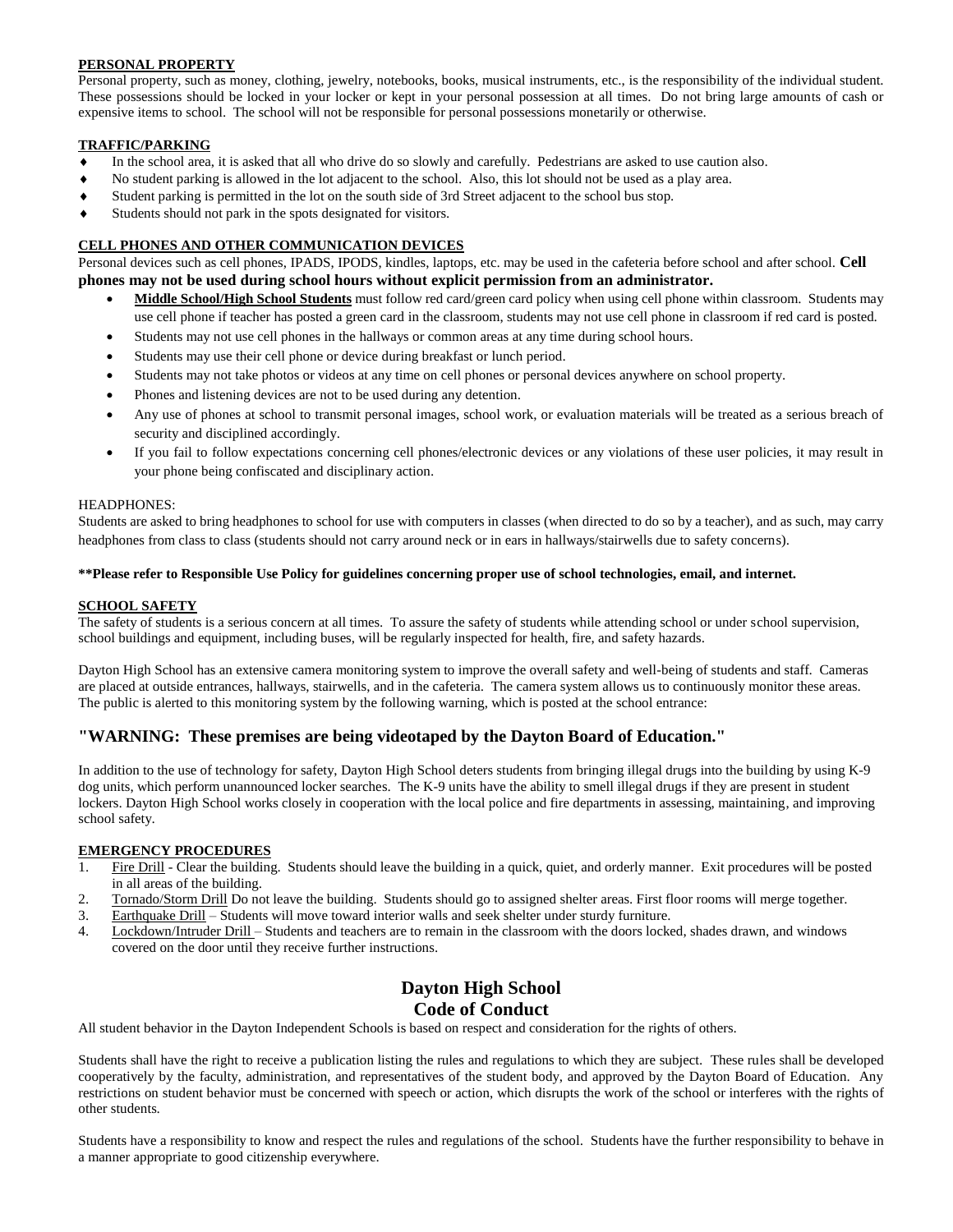The following is a list of major behavior infractions and the disciplinary actions for each infraction. This is not a comprehensive listing and the Dayton Board of Education and the Administration of Dayton High School shall reserve the right to administer other corrective measures for other offenses that might occur.

This code shall be enforced in a fair and equitable manner without regard for race, gender, or disability at Dayton High School, at all school related events, and on school field trips.

# **Discipline Code**

# **Level 1 Offenses –** *While serious in nature, do not cause harm to individual students or significantly disrupt the educational process.*

**Level 2 Offenses –** *More serious in nature causing harm to students/staff and significantly disrupting the educational process. Because of the seriousness of these offenses and their impact on instruction, these referrals will be considered in combination with one another in their severity.* **Level 3 Offenses:** *Suspension, Expulsion, (KRS 158.150) and Law Violations*

# **LEVEL 1 INFRACTIONS AND CONSEQUENCES**

# **1. DRESS CODE**

# **Please refer to the Dress Code located in the front of the agenda for specific information.**

Students will be asked to change attire. Parents will be called to bring a change of clothes; in the event parents cannot be reached the student will be isolated for the remainder of the day. Repeat offenders will face further disciplinary actions. CONSEQUENCE: Level 1 (Repeat offenders: Level 2)

# **2. FAILURE TO ATTEND SCHOOL/PRINCIPAL DETENTION**

The willful absence from assigned detention without notifying a principal. CONSEQUENCE: Level 1 (Repeat offenders: Level 2)

# **3. FAILURE TO ATTEND TEACHER DETENTION**

The willful absence from assigned detention without notifying the teacher. CONSEQUENCE: Level 1 (Repeat offenders: Level 2)

# **4. PUBLIC DISPLAY OF AFFECTION**

Any overt act that is not deemed to be socially acceptable. CONSEQUENCE: Level 1 (Repeat offenders: Level 2)

# **5. Telecommunication/Electronic Devices (cell phones/pagers/iPODs, etc)**

While on school property or while attending school-sponsored or school-related activities, whether on or off school property, students shall be permitted to possess and use personal telecommunications devices as defined by law, provided they observe the following conditions:

1. Devices such as cell phones, mp3 players, IPods, kindles, cameras, gaming devices, etc. shall not be used unless an emergency situation exists that involves imminent physical danger or an administrator authorizes the student to do otherwise, devices shall be turned off, stored in a locker and operated only before and after the regular school day unless otherwise given permission by school administration.

When students violate this prohibition and are referred to the office, they shall be subject to the following disciplinary action. First Time: Device will be confiscated and locked in the front office. Parent will be contacted. Student will pick up phone the in office after school.

Second Time: Device will be confiscated and locked in the front office. Parent will be contacted. Parent may pick up phone in office.

**Third Time**: Device will be confiscated and locked in the front office. Parent will be contacted. Parent may pick up phone in office. Student's digital driver's license will be revoked to Level I. Student will earn their digital driver's license (DDL) at home that evening or they will serve a day of in school detention (ISD) the following day and earn their digital driver's license in ISD. Fourth Time: Device will be confiscated and locked in the front office. Parent will be contacted. Parent may pick up phone in office. Student's digital driver's license will be revoked to Level I. Student will serve a day of in school detention (ISD) the following day and earn their digital driver's license in ISD. Student will also serve a 90-minute detention.

**Additional Offenses:** Student must report to the front office every morning to check in, their cell phone will be held in the front office and they may pick up their cell phone at the end of the school day. Additional offenses may result in a level 2 consequence. **2. Students are responsible for keeping up with the devices they bring to school. The District shall not be responsible for** 

- **loss, theft, or destruction of devices brought onto school property.**
- 3. Students shall comply with any additional rules developed by the school concerning appropriate use of telecommunications devices.

CONSEQUENCE: Level 1 (Repeat offenders: Level 2)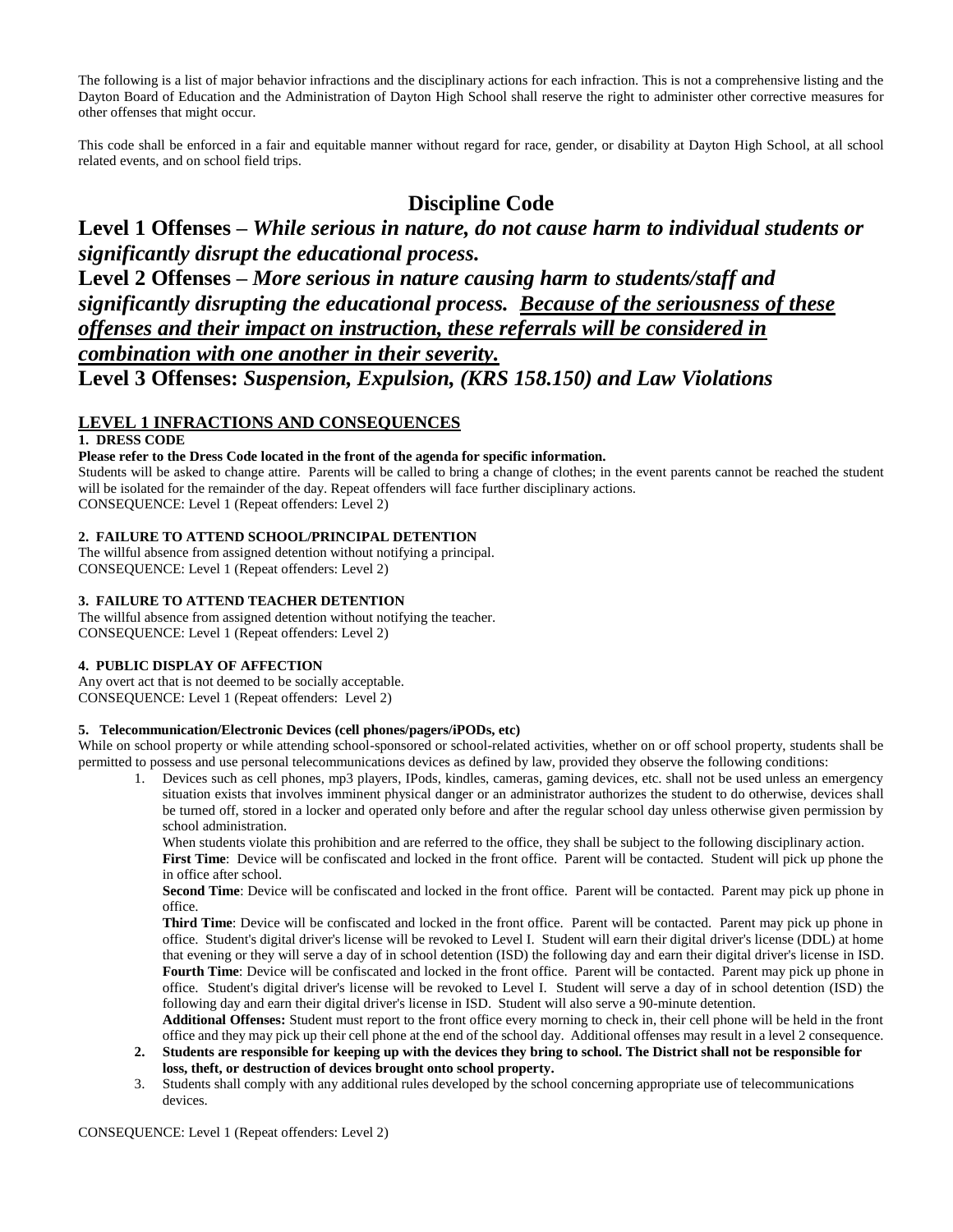# **LEVEL 2 INFRACTIONS AND CONSEQUENCES**

- A combination of 4-7 Level 2 infractions will result in a **1-3 day suspension** in addition to individual consequences.
- A combination of 8-11 Level 2 infractions will result in a **2-4 day suspension** in addition to individual consequences.
- A combination of 12-15 Level 2 infractions will result in a **3-5 day suspension** in addition to individual consequences.
- A combination of 16 or more Level 2 infractions will result in a **5 day suspension** in addition to individual consequences. After several failed disciplinary interventions, the administration will utilize the juvenile court system for assistance if warranted.

# **1. ACADEMIC CHEATING/PLAGIARISM**

Documentation of offense and parent contact informing parent of the consequence(s). Student will receive a zero for the assignment, serve a teacher or school detention and redo the assessment.

CONSEQUENCE: Level 2

# **2. CLASSROOM/SCHOOL DISRUPTION**

Any disruption for which a student is referred to the office, including profanity, pornography, obscene behavior, excessive talking, unnecessary comments, out of seat, etc. Conduct and/or behavior which is destructive to the orderly educational procedure for the school or scuffling and horseplay which may lead to more serious conflicts, is not allowed in the hall, classroom, on-campus, buses, or on the way to and from school. CONSEQUENCE: Level 2

# **3. DEFIANCE OF AUTHORITY (Insubordination)**

Any act, or behavior, in which the student willfully defies the lawful authority of reasonable direction of school personnel. CONSEQUENCE: Level 2

# **4. DISRESPECTFUL BEHAVIOR**

Any act, or behavior, in which the student disrespects a teacher, school employee, or another student. CONSEQUENCE: Level 2

# **5. EXTORTION**

The solicitation of money, or something of value, from another student, regardless of the amount, in return for protection, or in connection with a threat to inflict harm.

CONSEQUENCE: Level 2

# **6. FAILURE TO ATTEND In School Detention**

The willful absence from ISD CONSEQUENCE: Level 2

# **7. GAMBLING**

Participating in games of chance for the express purpose of exchanging money. CONSEQUENCE: Level 2

# **8. HARASSMENT/ BULLYING**

In order to effectively participate in the democratic process as adults, student must learn to respect the rights of others and to interact with them in a civil manner. Therefore, students are required to speak and behave in a civil manner toward students, staff, visitors to the schools, and other persons.

# ACTIONS NOT TOLERATED

The use of lewd, profane or vulgar language is prohibited. In addition, students shall not engage in behaviors such as hazing, bullying, menacing, taunting, intimidating, verbal or physical abuse of others, or other threatening behavior. This handbook provision extends to any/all student language or behavior including, but not limited to, the use of electronic or online methods. Such behavior is disruptive of the educational process and interferes with the ability of other students to take advantage of the educational opportunities offered.

This handbook provision shall not be interpreted to prohibit civil exchange of opinions or debate protected under the state or federal constitutions where the opinion expressed does not otherwise materially or substantially disrupt the education process or intrude upon the rights of others. Students who violate this handbook provision shall be subject to appropriate disciplinary action.

Examples of harassment/bullying are when a student:

- ➢ Strikes, shoves, kicks or otherwise subjects another person to physical contact or attempts or threatens to do the same; or
- ➢ In a public place, makes an offensively coarse utterance, gesture or display, or addresses abusive language to any person present; or
- ➢ Follows a person in or about a public place or places; or
- ➢ Engages in a course of conduct or repeatedly commits acts which alarm or seriously annoy such other persons and which serve no legitimate purpose; or
- $\triangleright$  Being enrolled as a student in a local school district, and while on school premises, on school-sponsored transportation, or at a schoolsponsored event:
	- 1. Damages or commits a theft of the property of another student;
	- 2. Substantially disrupts the operation of the school; or
	- 3. Creates a hostile environment by means of any gestures, written communications, oral statements, or physical acts that a reasonable person under the circumstances should know would cause another student to suffer fear of physical harm, intimidation, humiliation, or embarrassment.

CONSEQUENCE: Level 2 or Level 3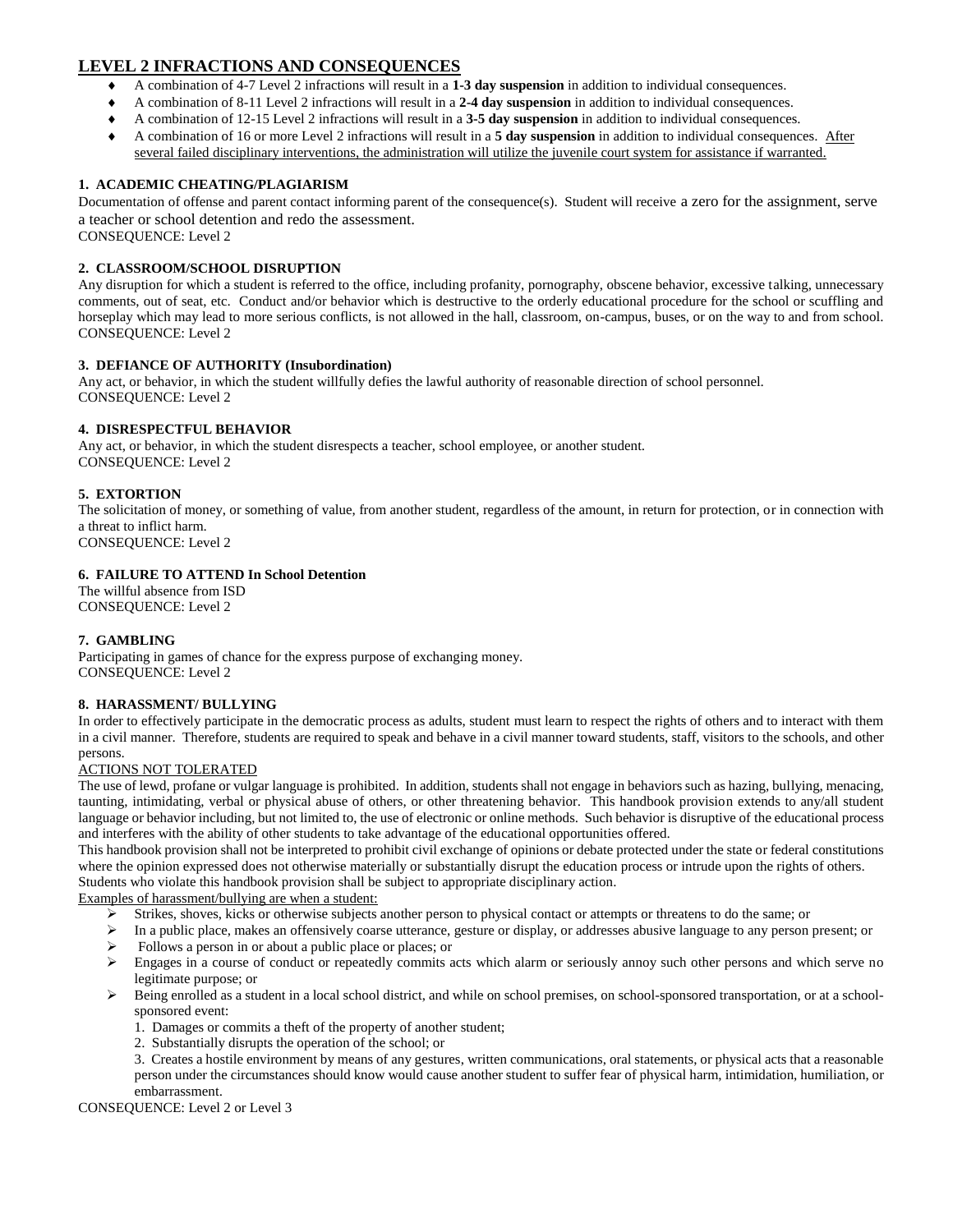# **9. INTIMIDATION OF WITNESS**

Any physical, or verbal intimidation, of a witness to any school violation. CONSEQUENCE: Level 2

# **10. LEAVING CLASS/SCHOOL GROUNDS WITHOUT PERMISSION/SKIPPING CLASS**

Willfully leaving class or school premises without permission; skipping class CONSEQUENCE: Level 2

# **11. MALICIOUS REMARKS**

To willfully intimidate, insult, make false statement, or in other manner abuse verbally or in writing any member of the school staff or student body.

CONSEQUENCE: Level 2

#### **12. MISREPRESENTING FACTS**

Knowingly deceiving school administrators and/or staff CONSEQUENCE: Level 2

#### **13. TOBACCO, LIGHTERS, E-CIGS, Vaporizers**

The possession of tobacco/lighters/E-CIGS and Vaporizers or illegal products, on school grounds or bus is prohibited during normal school hours.

The items will be confiscated, the offense will be documented, and the parent will be contacted regarding the consequence(s). CONSEQUENCE: Level 2

#### **14. UNAUTHORIZED AREAS**

A student is guilty of being in an unauthorized area (i.e. faculty work room, lounge, maintenance areas, boiler room, parking lots, etc.) without legitimate reason or permission.

CONSEQUENCE: Level 2

# **15. VIOLATION OF CONDITIONS IN THE ISD PROGRAM**

Any willful violation of the conditions of the In-School Detention Classroom Program. CONSEQUENCE: Level 2

# **LEVEL 3 INFRACTIONS AND CONSEQUENCES**

#### **1. AGGRESSIVE MISBEHAVIOR TOWARDS ANY SCHOOL EMPLOYEE**

Any physical contact or threat of physical contact towards school employees with the intention of doing bodily harm by a student or group of students.

CONSEQUENCE: Level 3

# **2. ALCOHOL, DRUGS, AND/OR "LOOK ALIKE" SUBSTANCES**

- a. Use of, in any manner or to any extent, sale of, possession of, or under the influence of alcoholic beverages. Alcoholic beverages include any beverage with alcoholic content. Possession of includes items found in the locker assigned to the student, in vehicles and any other place where deposited by the student.
- b. Use of, in any manner or to any extent, sale of, possession of, or under the influence of drugs, illegal, controlled or dangerous substances. A controlled/prescribed substance for a student's current medication is not a violation of this regulation. Illegal substances include glue, dangerous drugs, narcotics, marijuana, amphetamines, and any other material that has a harmful or unnatural effect on the person using them.
- c. Use of, in any manner or to any extent, sale of, or possession of vanilla flavorings, vitamin, saccharine, caffeine or other pills or substances appearing or represented to be controlled or the drug substances such as "speed" or any other commonly used name to designate a controlled or other drug substance.

Possession of paraphernalia as related to the use of a controlled or illegal substance (paper, clips, etc.).

CONSEQUENCE: Level 3

# **3. ARSON**

The starting of fire within the school, on buses, or on school grounds for any purpose that results in destruction or disruption. CONSEQUENCE: Level 3

# **4. ASSAULT**

Physical attack of one person, or a group of persons, upon one or more persons, who do not wish to engage in the conflict. Any provocation, (verbal or physical), may be considered a mitigation of the charge. A person, who finds himself the victim of an assault, has the right to defend himself against the attack and use such force in defense as to be reasonably necessary. CONSEQUENCE: Level 3

#### **5. BOMB THREAT**

To falsely alert emergency services, or school to a non-existent bomb. CONSEQUENCE: Level 3

#### **6. DISORDERLY CONDUCT**

Includes-affray, unlawful assembly, disturbing the peace, disturbing meetings, blasphemy, profanity, obscene language, desecrating the flag, refusing to assist an officer, all attempts to commit any of the above. CONSEQUENCE: Level 3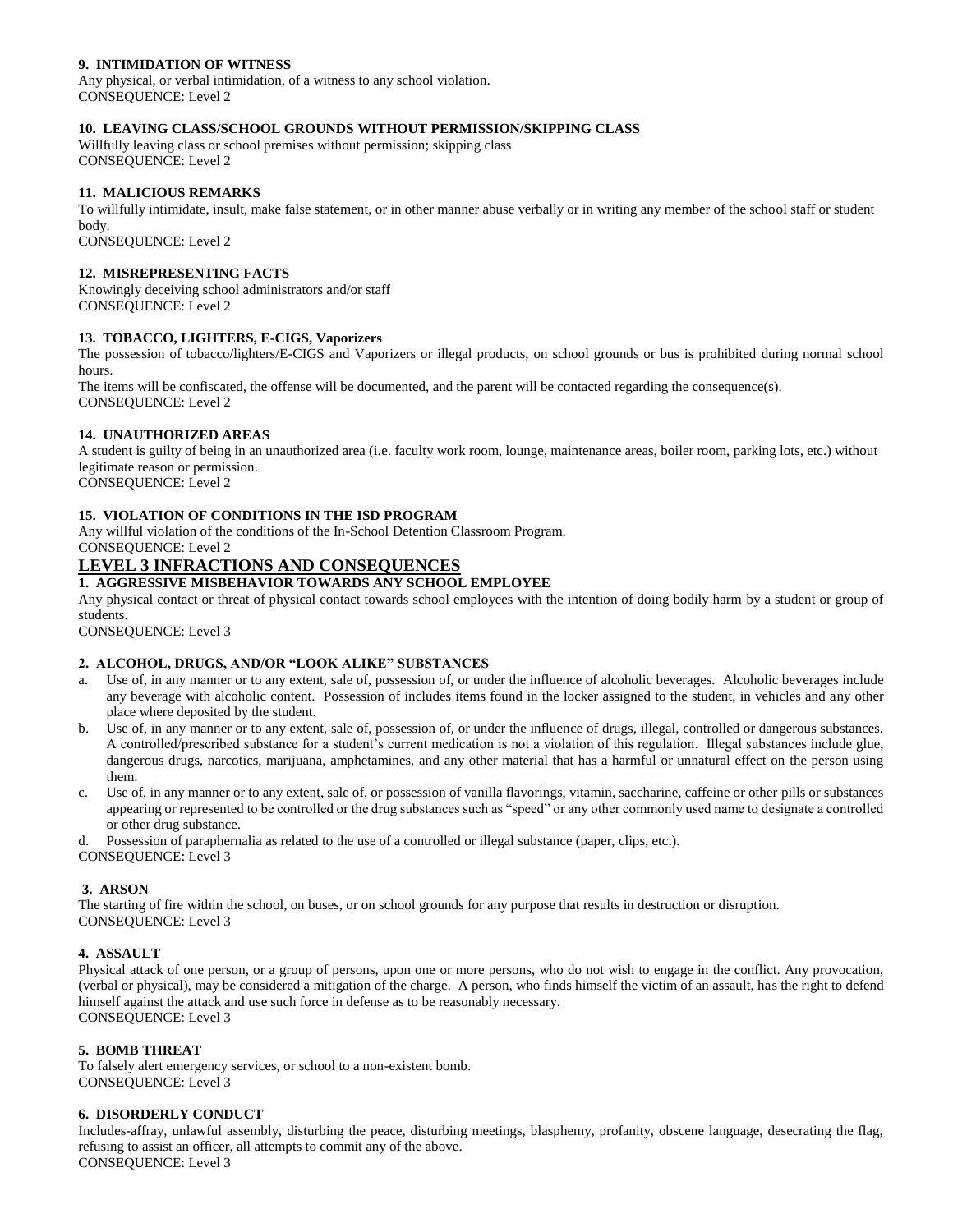# **7. FORGERY**

The act of falsely using the name of another person, or falsifying documents, or correspondence, such as (absences, excuses, bus notes, permission to leave school, agenda books).

CONSEQUENCE: Level 3

# **8. MISCHIEF (CRIMINAL)**

A person is guilty of criminal mischief when having neither the right to do so, nor reasonable ground to believe that he/she had a right, he/she intentionally or wantonly defaces, damages, or destroys any school property, or the property of another, so as to knowingly endanger the person or property.

CONSEQUENCE: Level 3

# **9. NOXIOUS SUBSTANCE (POSSESSION, USE, IGNITION)**

The possession, use, or ignition of any noxious substance on school grounds, within the building, or any school vehicle, any stink bomb, device, or irritant with the intent to interfere with another's use of the land, building or vehicle. CONSEQUENCE: Level 3

# **10. SEXUAL HARASSMENT**

A person is guilty of "sexual harassment" when he/she subjects another person(s) to "unwanted" touching, sexual advances, requests for sexual favors, spreading sexual rumors, etc. While under school supervision. CONSEQUENCE: Level 3

# **11. SEXUAL MISCONDUCT/INAPPROPRIATE SEXUAL BEHAVIOR**

A person is guilty of "sexual misconduct" when he/she engages in any act of sexual activity while under school supervision. Possession, development, and/or use of pornographic material. CONSEQUENCE: Level 3

# **12. TERRORISTIC THREATENING**

- 
- $\triangleright$  A student is guilty of terroristic threatening when:<br> $\triangleright$  He/she threatens to commit a crime likely to rest ➢ He/she threatens to commit a crime likely to result in the death or serious physical injury to another student or likely to result in substantial property damage to another student or school personnel; or
- $\triangleright$  He/she intentionally makes false statements for the purpose of causing the evacuation of a building, place or assembly, or facility or public transportation.

CONSEQUENCE: Level 3

# **13. THEFT**

Taking the property of others (teachers, students, visitors, etc.) without their consent; or possession of stolen property, or possession without the owner's permission, or selling school property.

CONSEQUENCE: Level 3

# **14. TOBACCO, LIGHTERS, E-CIGS, Vaporizers**

The use of tobacco, lighters, e-cigs, vaporizers or illegal products, on school grounds or any bus or at or during any school sponsored event is prohibited.

The items will be confiscated, the offense will be documented, and the parent will be contacted regarding the consequence(s). CONSEQUENCE: Level 3

# **15. VANDALISM**

The defacing of school property at any school sponsored activity. CONSEQUENCE: Level 3

# **16. WANTON ENDANGERMENT**

A student is guilty of wanton endangerment when he/she wantonly engages in conduct, which creates a substantial danger of physical injury to another person.

CONSEQUENCE: Level 3

# **17. WEAPONS (Possession does not include firearms)**

The possession of a weapon (i.e. knives, mace, clubs, chains, laser pointers, martial arts paraphernalia, brass knuckles, pocket knives, fireworks, explosives, etc.) that can be used to inflict bodily harm to another person CONSEQUENCE: Level 3

# **18. WEAPONS POSSESSION/FIREARMS**

The possession of a firearm, (loaded or unloaded), on school premises, either in one's immediate possession or within one's car or locker. CONSEQUENCE: Level 3

# **19. FIGHTING**

The willful engagement, or participation in, physical contact, between two or more students. CONSEQUENCE: Level 2